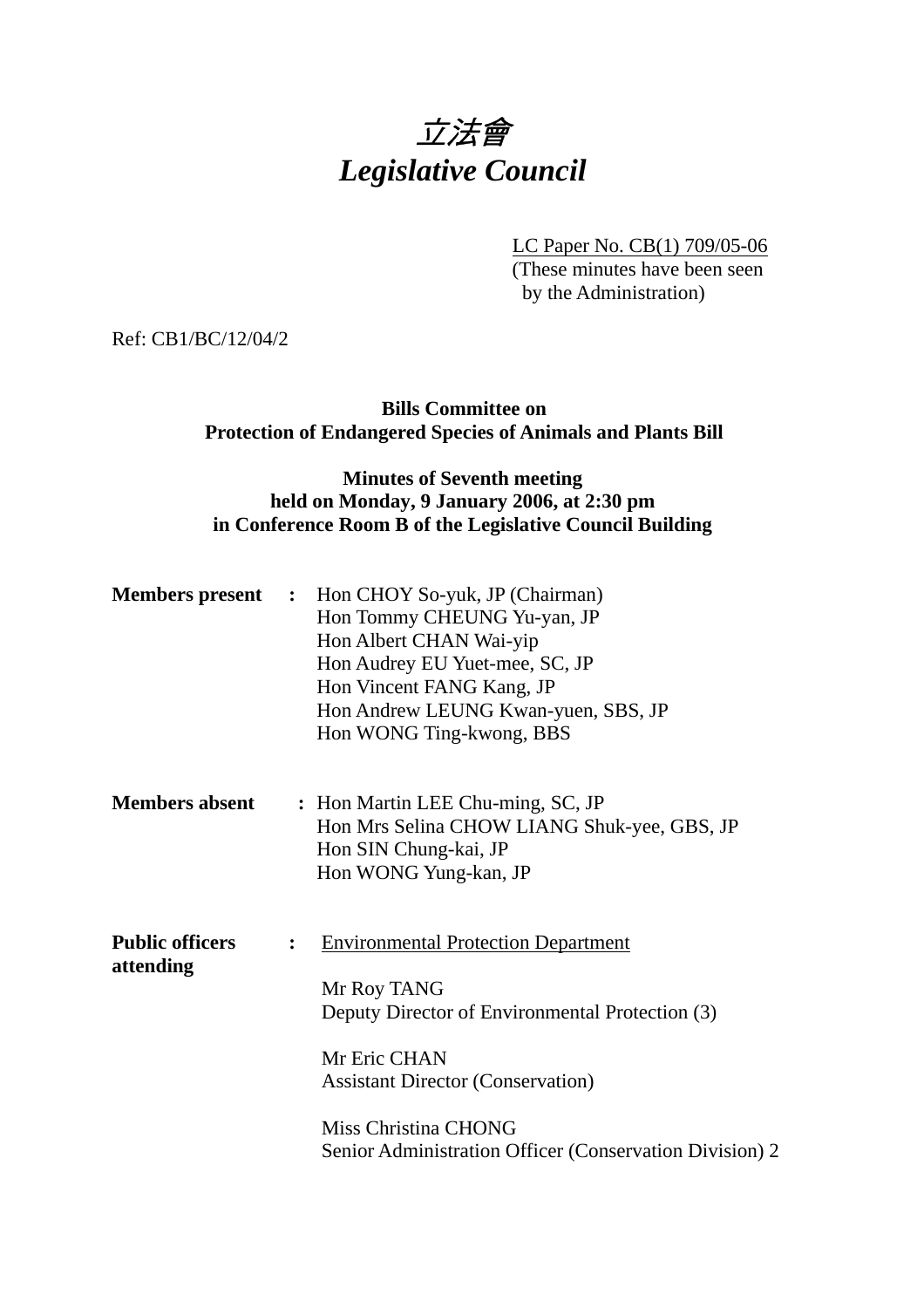|                                             | Agriculture, Fisheries and Conservation Department                   |
|---------------------------------------------|----------------------------------------------------------------------|
|                                             | Mr C S CHEUNG<br><b>Senior Endangered Species Protection Officer</b> |
|                                             | Department of Justice                                                |
|                                             | Mr Sunny CHAN<br><b>Senior Government Counsel</b>                    |
| <b>Clerk in attendance:</b>                 | Miss Becky YU<br>Chief Council Secretary (1)1                        |
| <b>Staff in attendance :</b> Miss Monna LAI | <b>Assistant Legal Adviser 7</b>                                     |
|                                             | Mrs Mary TANG<br>Senior Council Secretary (1)2                       |
|                                             |                                                                      |

| <b>Confirmation of minutes</b>  |                                   |  |  |  |
|---------------------------------|-----------------------------------|--|--|--|
| (LC Paper No. CB(1) $641/05-06$ | -- Minutes of the meeting held on |  |  |  |

20 December 2005)

The minutes of the meeting on 20 December 2005 were confirmed.

| $\mathbf H$ | <b>Meeting with the Administration</b> |                                                                              |
|-------------|----------------------------------------|------------------------------------------------------------------------------|
|             | (LC Paper No. CB(3) 504/04-05          | -- The Bill                                                                  |
|             | Ref: EP 55/25/01 Pt.14                 | -- The Legislative Council Brief                                             |
|             |                                        | LC Paper No. $CB(1)$ 663/05-06(01) -- List of follow-up actions arising from |
|             |                                        | the discussion on 20 December 2005                                           |
|             |                                        | LC Paper No. $CB(1)$ 663/05-06(02) -- Administration's response to LC Paper  |
|             |                                        | No. CB(1) $663/05-06(01)$                                                    |

- 2. The Committee deliberated (Index of proceedings attached in **Annex A**).
- 3. The Administration was requested to
	- (a) review the scope of the term "commercial purposes" to ensure that it covered any act, the purpose of which was related to trade or business. To also re-consider including the term in the principal Ordinance rather than in Schedule 3;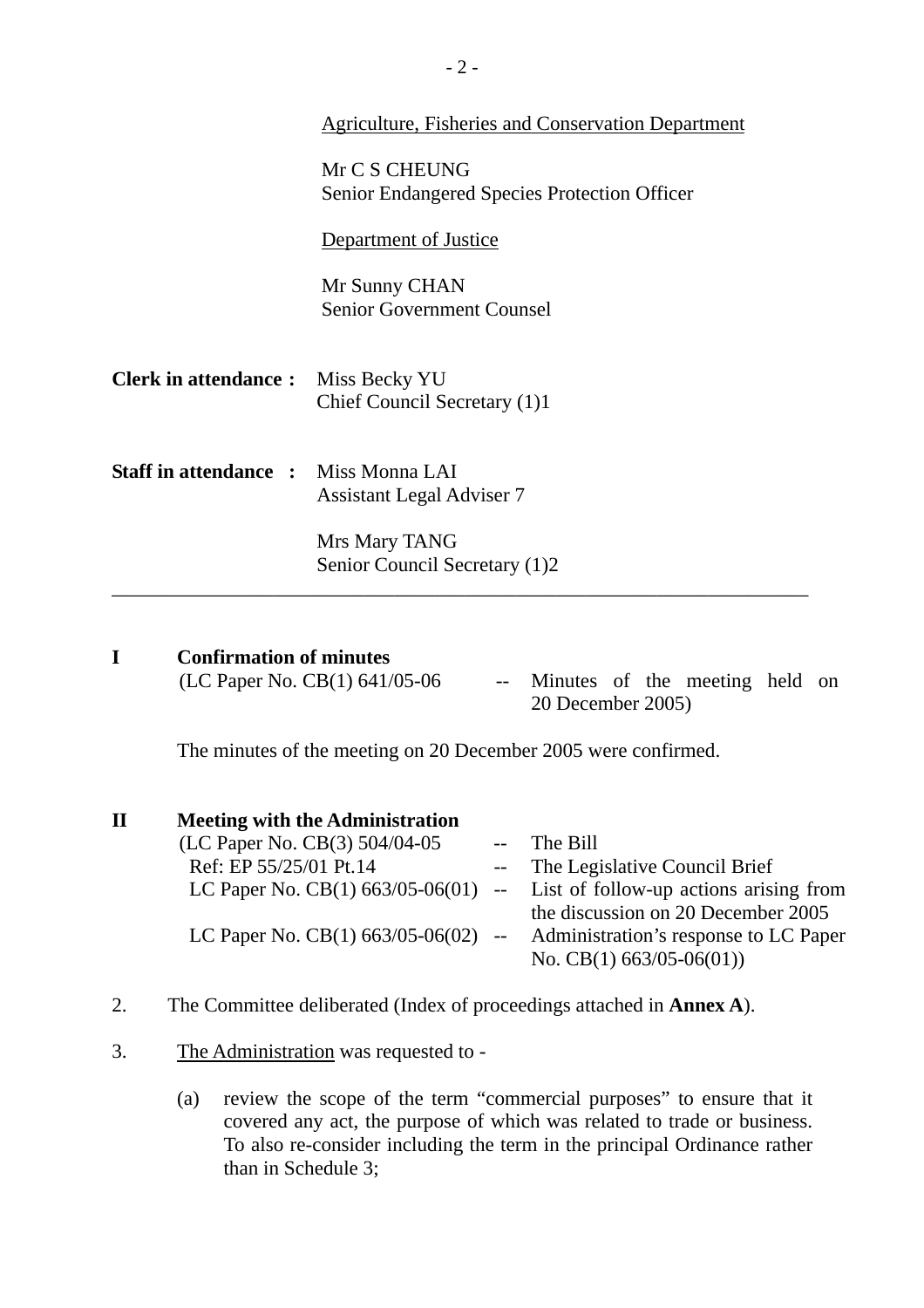- (b) review the level of penalty for provision of false information under clause 44 having regard to similar provisions under the existing legislation and practices in other Parties to the Convention on International Trade in Endangered Species of Wild Fauna and Flora;
- (c) advise the criteria which the Administration would adopt in considering applications for exemption orders under clause 47; and
- (d) make available the revised Schedule 3 and the complete set of Committee Stage amendments before 15 January 2006.

4. It was agreed that the next meeting on Thursday, 19 January 2006, at 10:45 am would be extended to 1:30 pm.

### **III Any other business**

5. There being no other business, the meeting ended at 4:10 pm.

Council Business Division 1 Legislative Council Secretariat 18 January 2006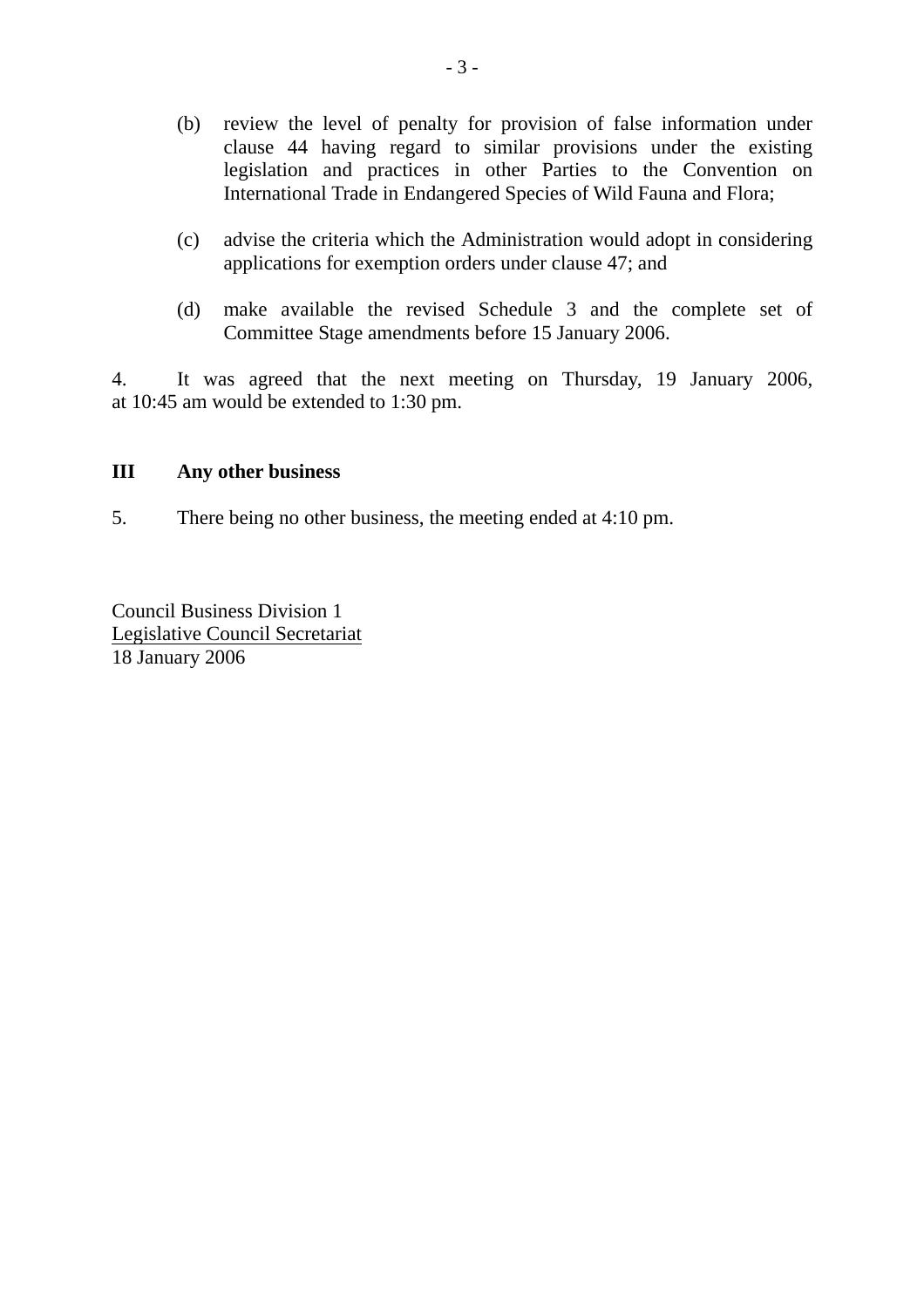#### **Proceedings of the meeting of the Bills Committee on Protection of Endangered Species of Animals and Plants Bill**

## **Meeting on Monday, 9 January 2006, at 2:30 pm in Conference Room B of the Legislative Council Building**

| <b>Time marker</b> | <b>Speaker</b>                                     | Subject(s)                                                                                                                                                                                                                                                                                                                                                                                                                                                                                                                                                                                                                                                                                                     | <b>Action required</b>                                                                                                                                                                                                  |
|--------------------|----------------------------------------------------|----------------------------------------------------------------------------------------------------------------------------------------------------------------------------------------------------------------------------------------------------------------------------------------------------------------------------------------------------------------------------------------------------------------------------------------------------------------------------------------------------------------------------------------------------------------------------------------------------------------------------------------------------------------------------------------------------------------|-------------------------------------------------------------------------------------------------------------------------------------------------------------------------------------------------------------------------|
| $000000 - 000059$  | Chairman                                           | Confirmation of minutes of<br>the<br>meeting held on 20 December 2005<br>(LC Paper No. CB(1) 641/05-06)                                                                                                                                                                                                                                                                                                                                                                                                                                                                                                                                                                                                        |                                                                                                                                                                                                                         |
| $000100 - 000137$  | Chairman                                           | Welcoming remarks                                                                                                                                                                                                                                                                                                                                                                                                                                                                                                                                                                                                                                                                                              |                                                                                                                                                                                                                         |
| $000138 - 001053$  | Administration                                     | Administration's<br>response<br>to<br>follow-up actions arising from the<br>discussion<br>meeting<br>at<br>the<br>on<br>20 December 2005<br>(LC Paper No. $CB(1)663/05-06(02))$                                                                                                                                                                                                                                                                                                                                                                                                                                                                                                                                |                                                                                                                                                                                                                         |
| 001054 - 003324    | ALA7<br>Administration<br>Chairman<br>Ms Audrey EU | ALA7's concern -<br>(a) need for clarity in defining the<br>"commercial<br>purposes"<br>term<br>given the much higher level of<br>penalties for offences related to<br>commercial purposes; and<br>(b) whether<br>would<br>be<br>an<br>act<br>"commercial"<br>construed<br>as<br>a<br>purpose" if -<br>(i) a loss was incurred in a trade<br>or business of the scheduled<br>species; and<br>(ii) a benefit was obtained by a<br>non-trading or non-business<br>party<br>Administration's explanation -<br>(a) the definitions of "commercial"<br>purposes" in the Bill and in<br>section 13A of Animals and<br>Plants (Protection of Endangered<br>Species) Ordinance (Cap. 187)<br>were broadly similar; and | The Administration<br>to review the scope<br>of<br>the<br>term<br>"commercial<br>purposes"<br>to<br>that<br>ensure<br>it<br>covered<br>any<br>act,<br>the<br>purpose<br>of<br>which was related<br>to trade or business |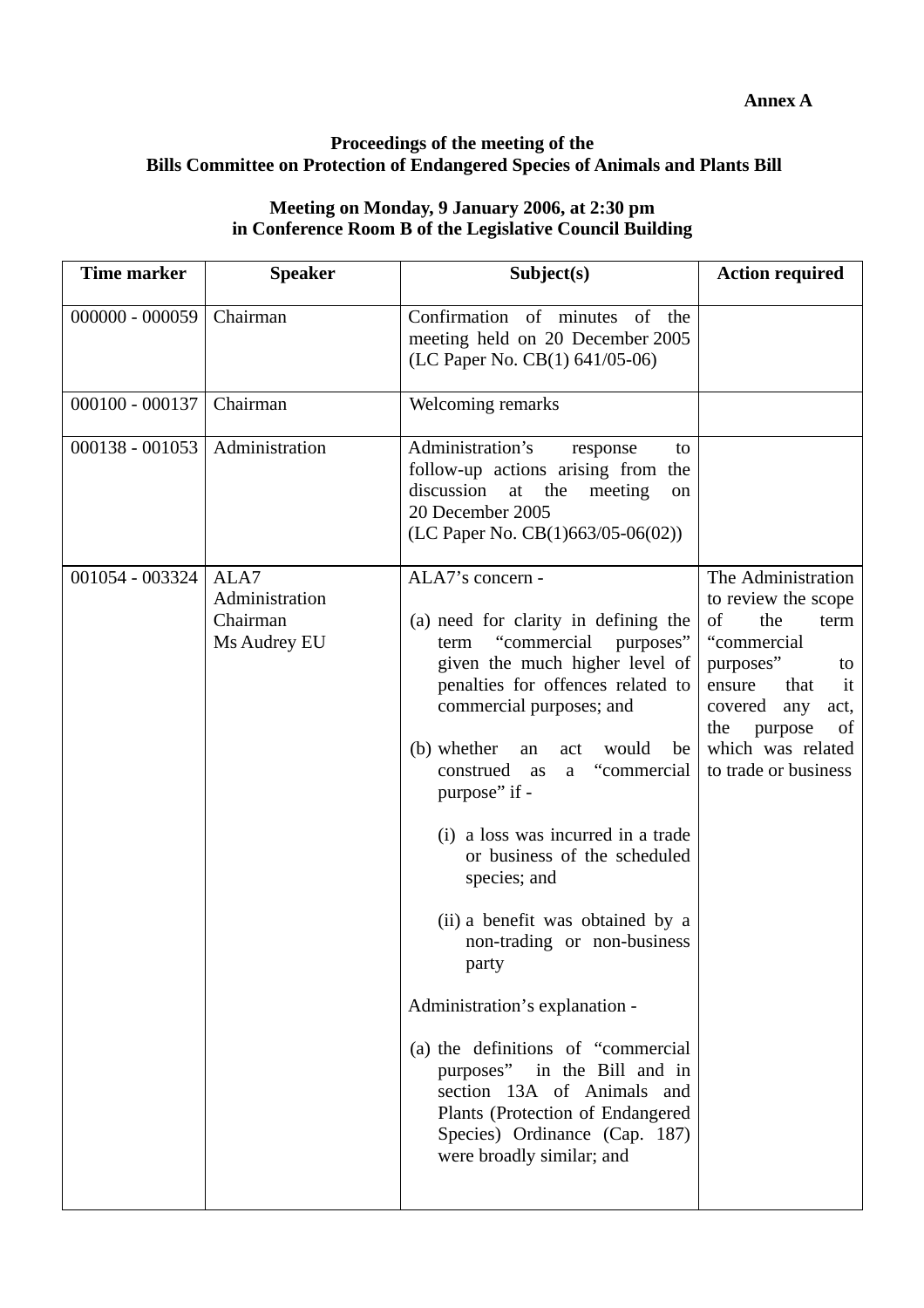| <b>Time marker</b> | <b>Speaker</b>                                     | Subject(s)                                                                                                                                                                                                                                    | <b>Action required</b>                                                                                                                                                             |
|--------------------|----------------------------------------------------|-----------------------------------------------------------------------------------------------------------------------------------------------------------------------------------------------------------------------------------------------|------------------------------------------------------------------------------------------------------------------------------------------------------------------------------------|
|                    |                                                    | (b) an act would be construed as a<br>"commercial purpose" if it was<br>for the purpose of obtaining<br>profit or other economic benefit,<br>even in the case where there was<br>no monetary gain                                             |                                                                                                                                                                                    |
|                    |                                                    | The Chairman's concern that trading<br>of<br>endangered<br>species<br>for<br>non-commercial purposes, such as<br>charity, might be allowed. As such,<br>there was a need to review the scope<br>of the definition of "commercial<br>purposes" |                                                                                                                                                                                    |
| 003325 - 003656    | Mr WONG Ting-kwong<br>Chairman<br>Administration   | Mr WONG Ting-kwong's enquiry on<br>whether the giving of a red packet<br>for accepting an endangered species<br>as a gift would constitute an offence                                                                                         |                                                                                                                                                                                    |
|                    |                                                    | Administration's response that as<br>long as the act was not for the<br>purpose of obtaining profit or other<br>economic benefits, it would not be<br>construed as a "commercial purpose"                                                     |                                                                                                                                                                                    |
| 003657 - 003927    | Ms Audrey EU<br>Chairman<br>Administration         | Discussion<br>of<br>the propriety<br>on<br>definition<br>of<br>including<br>the<br>"commercial<br>purpose"<br>under<br>Schedule 3                                                                                                             | The Administration<br>re-consider<br>to<br>including<br>the<br>definition<br>of<br>"commercial<br>purposes"<br>in<br>the<br>principal<br>Ordinance<br>rather<br>than in Schedule 3 |
| 003928 - 004106    | Chairman<br>Administration                         | Discussion<br>the<br>on<br>proposed<br>replacement of the word "state" in<br>clause $29(1)$ with "give"                                                                                                                                       |                                                                                                                                                                                    |
|                    |                                                    | Administration's explanation<br>The<br>that the use of word was in line with<br>other provisions of the Bill                                                                                                                                  |                                                                                                                                                                                    |
| 004107 - 005222    | Administration<br>Chairman<br>Ms Audrey EU<br>ALA7 | Clause-by-clause examination of the<br>Bill<br>Clause $41$ – Return or forfeiture of                                                                                                                                                          |                                                                                                                                                                                    |
|                    | Mr WONG Ting-kwong                                 | things seized on prosecution of<br>offences under section 29,38 or 44                                                                                                                                                                         |                                                                                                                                                                                    |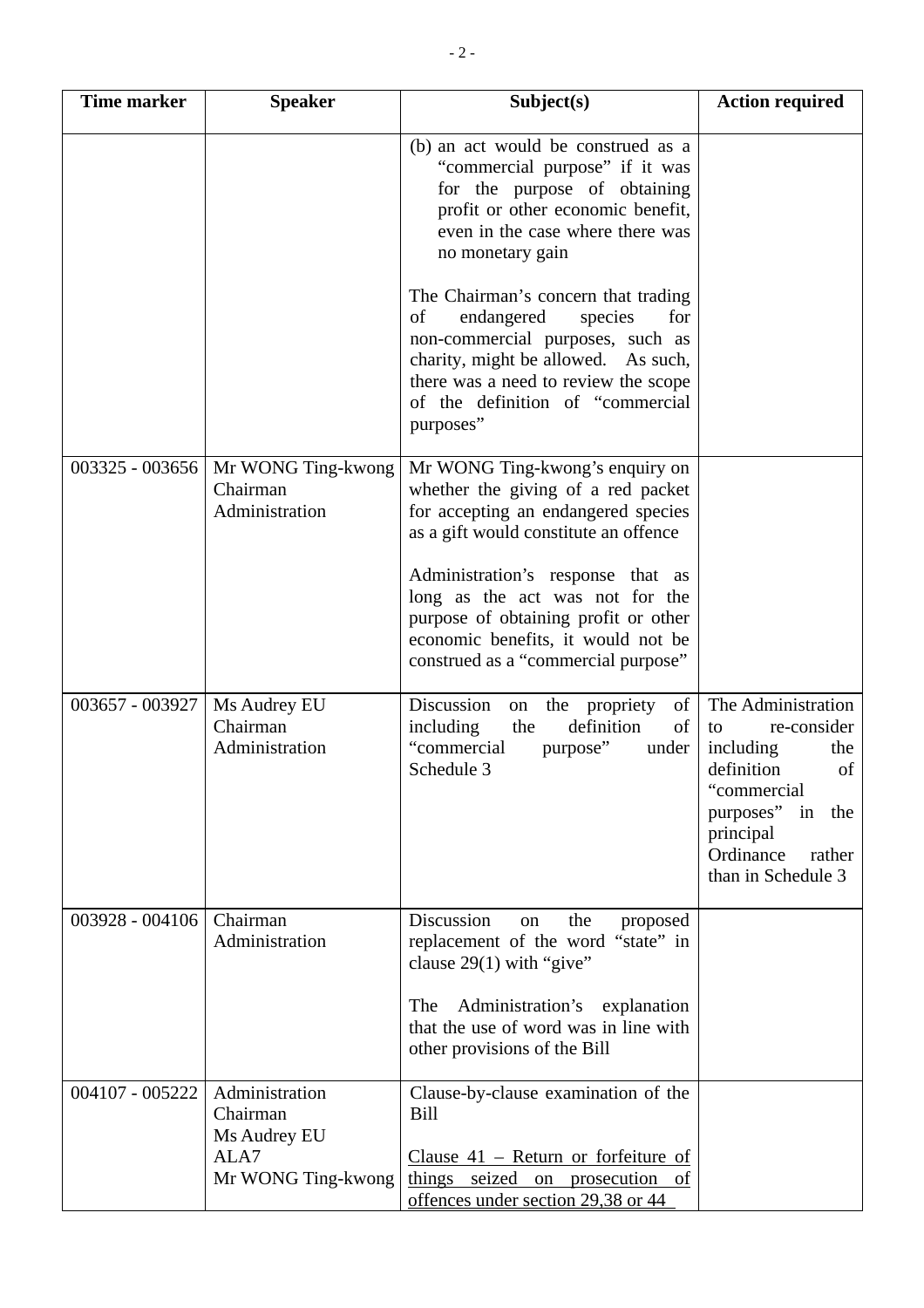| <b>Time marker</b> | <b>Speaker</b>                                                   | Subject(s)                                                                                                                                                                                               | <b>Action required</b>                                                                                                                                                                                                                                                                                                                                                                                      |
|--------------------|------------------------------------------------------------------|----------------------------------------------------------------------------------------------------------------------------------------------------------------------------------------------------------|-------------------------------------------------------------------------------------------------------------------------------------------------------------------------------------------------------------------------------------------------------------------------------------------------------------------------------------------------------------------------------------------------------------|
|                    |                                                                  | Ms Audrey EU's query on the need<br>to delete the reference to clause 38 in<br>clauses 41 and 42                                                                                                         |                                                                                                                                                                                                                                                                                                                                                                                                             |
| $005223 - 005700$  | Ms Audrey EU<br>Chairman<br>Administration                       | Clause $42$ – Return or forfeiture of<br>things seized where no prosecution<br>for offences<br>Clause $43$ – Disposal of forfeited<br>things                                                             |                                                                                                                                                                                                                                                                                                                                                                                                             |
| 005701 - 010212    | Administration<br>Ms Audrey EU<br>Chairman<br>Mr WONG Ting-kwong | Furnishing<br>false<br>Clause<br>44<br>$-$<br>information<br>Members' concern that the level of<br>penalty under clause 44 might be too<br>achieve<br>low to<br>the<br>necessary<br>deterrent effect     | The Administration<br>to review the level<br>of<br>penalty<br>for<br>provision of false<br>information under<br>clause 44 having<br>similar<br>regard to<br>provisions<br>under<br>the<br>existing<br>legislation<br>and<br>practices in other<br>Parties<br>to<br>the<br>Convention<br><sub>on</sub><br><b>International Trade</b><br>Endangered<br>in<br>Species of Wild<br>Fauna and<br>Flora<br>(CITES) |
| $010213 - 010318$  | Administration<br>Chairman                                       | Clause 45 – Protection of informers<br>Clause<br>$46$ – Appeals<br>to<br><b>Administrative Appeals Board</b>                                                                                             |                                                                                                                                                                                                                                                                                                                                                                                                             |
| 010319 - 011235    | Administration<br>Chairman<br>Mr WONG Ting-kwong                 | Clause $47$ – Exemption orders<br>Chairman's concern about possible<br>abuse of exemption orders.<br>There<br>was a need to set out criteria for<br>exemption<br>regarding<br>scientific<br>institutions | The Administration<br>advise<br>the<br>to<br>which<br>criteria<br>would be adopted<br>considering<br>in<br>applications<br>for<br>exemption orders                                                                                                                                                                                                                                                          |
| $011236 - 011313$  | Administration<br>Chairman                                       | $C$ lause 48<br>Power<br>to<br>amend<br>$\overline{\phantom{m}}$<br>schedules                                                                                                                            |                                                                                                                                                                                                                                                                                                                                                                                                             |
| 011314 - 011657    | Administration<br>Chairman                                       | <u> Clause 49 – Advisory Committee</u>                                                                                                                                                                   |                                                                                                                                                                                                                                                                                                                                                                                                             |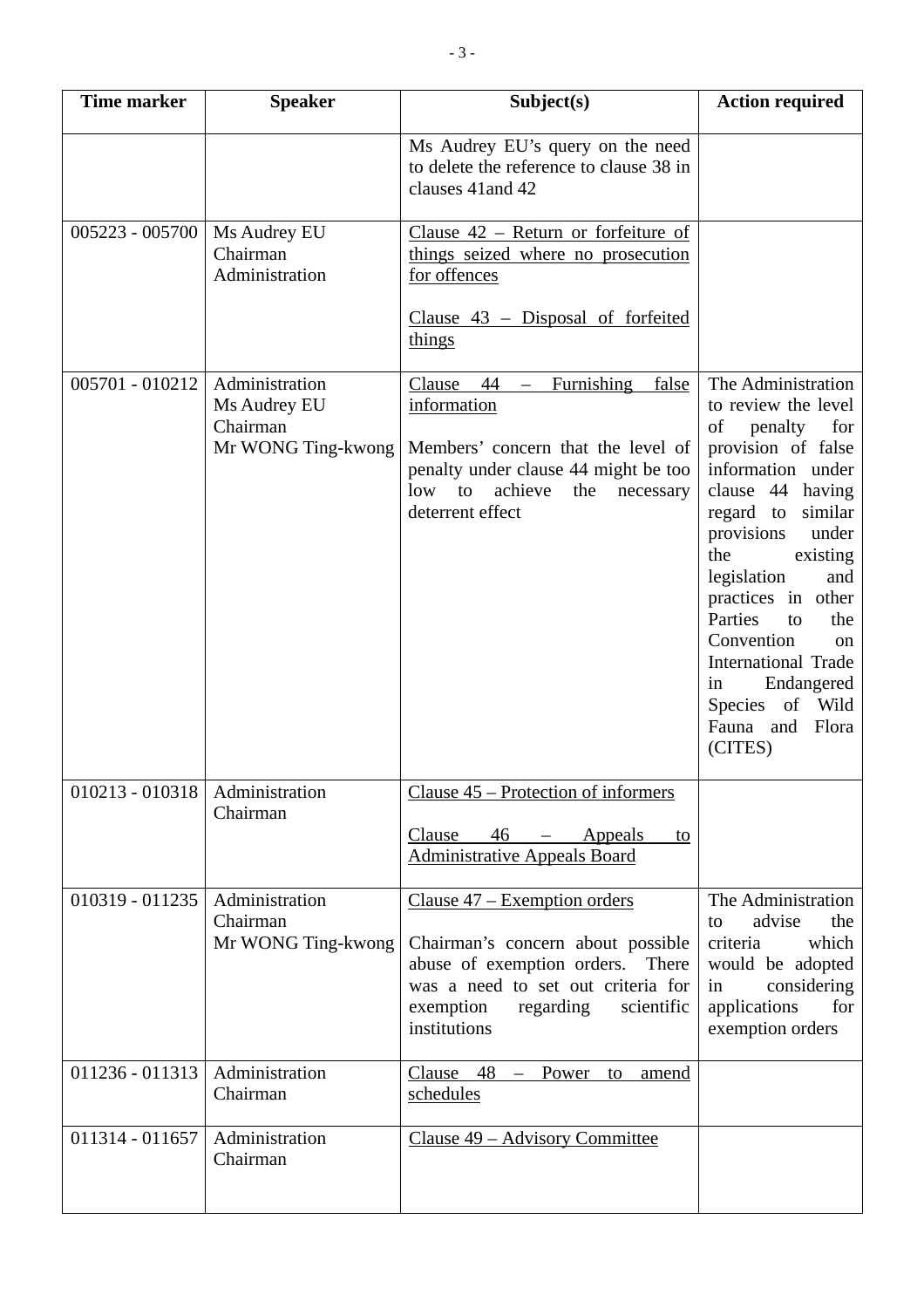| <b>Time marker</b> | <b>Speaker</b>             | Subject(s)                                                                                                                                                                                                                                                                                                                                                                                                                                                                                                                                                                                         | <b>Action required</b> |
|--------------------|----------------------------|----------------------------------------------------------------------------------------------------------------------------------------------------------------------------------------------------------------------------------------------------------------------------------------------------------------------------------------------------------------------------------------------------------------------------------------------------------------------------------------------------------------------------------------------------------------------------------------------------|------------------------|
| $011658 - 011740$  | Administration<br>Chairman | Clause $50$ – Director and authorized<br>officers to be subject to Chief<br>Executive's directions<br>Clause $51$ – Director empowered to                                                                                                                                                                                                                                                                                                                                                                                                                                                          |                        |
|                    |                            | specify forms<br>Clause $52$ – Issue of re-export<br>certificates                                                                                                                                                                                                                                                                                                                                                                                                                                                                                                                                  |                        |
| 011741 - 011910    | Administration<br>Chairman | Clause $53$ – Power of Secretary to<br>make regulations                                                                                                                                                                                                                                                                                                                                                                                                                                                                                                                                            |                        |
| $011911 - 012010$  | Administration<br>Chairman | Part IX<br>Clause $54$ – Repeal of Animals and<br>Plants (Protection of Endangered<br>Species) Ordinance<br>Clause $55$ – Transitional provisions<br>Animals<br>relating<br>to<br>and<br>Plants(Protection<br>Endangered<br>of<br>Species) Ordinance<br>The Administration would introduce<br>Committee<br>Stage<br>amendments<br>(CSAs) to extend the further grace<br>period of three months in clause<br>$55(6)$ to six months for possession of<br>any specimens of Appendix I or II<br>species which were not subject to<br>before<br>licensing<br>control<br>the<br>commencement of the Bill |                        |
| 012011 - 012127    | Administration<br>Chairman | Part X<br>Clause 56 - Scheduled amended<br>Excise<br>Service<br>and<br>Customs<br>Ordinance<br>Clause $57$ – Ordinance referred to<br>in sections 17 and 17A                                                                                                                                                                                                                                                                                                                                                                                                                                       |                        |
| 012128 - 012243    | Administration<br>Chairman | Administrative<br>Board<br>Appeals<br>Ordinance<br>Clause 58 – Schedule amended                                                                                                                                                                                                                                                                                                                                                                                                                                                                                                                    |                        |